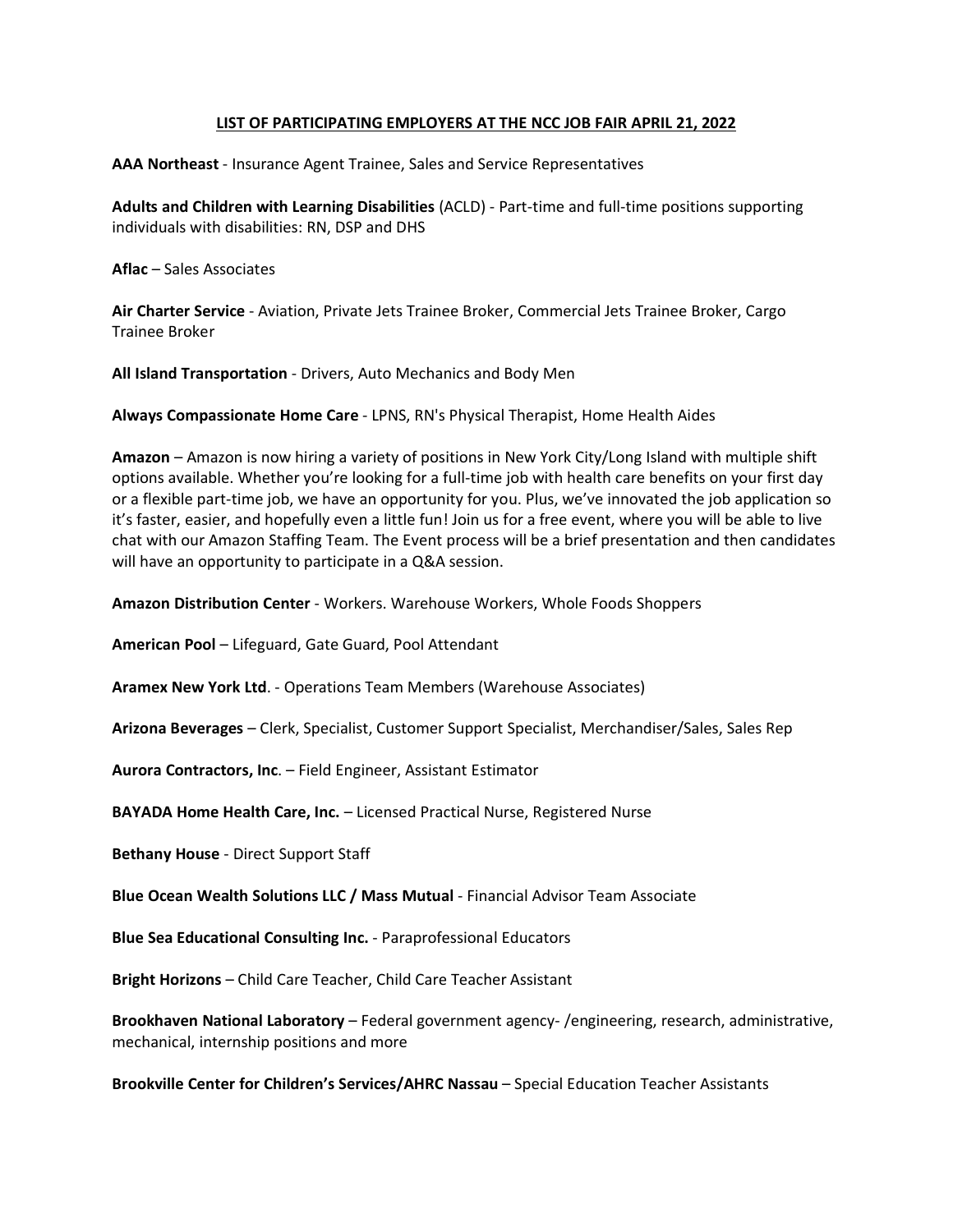**Camp Jacobson** Old Westbury - Summer Day Camp Group Leader, Counselor, Activity Specialist, Lifeguard, 1-on-1 Shadow, and more

**Camp Parkwood/Great Neck Park District** - Assistant Supervisor, Specialists: Archery, Yoga, etc.; Group Leaders, Counselors and more!

**Camps 'R' Us** - Camp Counselor Internships, Camp Counselors, Special Operations and Group Leaders

**Catholic Charities of Long Island** - Direct Support Professional - Residential Developmental Disabilities; Medical Care Counselors; Residential Manager & Asst. Mgr. opportunities; Residential Facilities Coordinator; Residential Counselor - Mental Health; Addiction Treatment Counselors (CASAC-certified); Bi-lingual (Spanish/English) Immigration Attorney; Case Manager - Senior Services; Clinic Clerical Assistants. You can view our current job opportunities on our website: www.catholiccharities.cc/careers. Submit resume and position(s) of interest to: [jobs@catholiccharities.cc.](mailto:jobs@catholiccharities.cc)

**Catholic Health Home Care Catholic Health** - Nurse Residency Program – Resident: Catholic Health Home Care welcomes new graduate nurses to join our team. We are offering a year-long residency for recent graduates who would like to pursue a career in Home Health. The program is structured as a Monday-Friday 8:30am-4:30pm work week during the year-long residency. After the residency is completed, the graduate will interview with the team he/she is interested in, and transition to regular staff scheduling. Additional benefits include: Student loan repayment support and tuition reimbursement for advanced degree

**Chartwell Hospitality**- Marriott/Residence Inn Marriott JFK - Front Desk Leadership

**Citation Healthcare Labels** of Hauppauge - Quality Assurance Inspector, Label Control Label Control Operator, Flexographic Press Operator. Hiring for all shifts and offering PTO, medical, dental, vision insurance and a 401k with employer match

**Council for Airport Opportunity NY & NJ** (positions at LaGuardia and JFK Airports) - CDL Drivers, Drivers, Customer Service, Passenger Service, Food Service, Cooks, Stock, Retail, Servers, Security, Ticket Agent, Gate Agent, Ramp, Warehouse

**CP Nassau** - Accounts Payable Clerk, Healthcare Aide, Healthcare Aide w/ Driver's License, Behavior Intervention Specialist, Community Coach, Day Habilitation Specialist, Classroom Aide Community Aide, Health & Safety Supervisor, Direct Support Professional (Full-Time, Part-Time & Per diem), Health Appointment Tech (Mon-Fri; 8:00A-4:00P), Maintenance Worker - 40 hrs/wk Medical Aide (Sun-Thurs;11:00P-7:00A), Recreation Therapist (Sun-Thurs/Tues-Sat) RN/LPN, Treatment Plan Specialist, Bilingual Evaluator (Per-diem), Educational Assistant, School Physical Therapist, Special Education Teacher (Summer), Speech Therapist, Summer Lifeguard (M-F; 8:30A-3:00P) 7/6 - 8/12/2022, Teaching Assistant, Maintenance Mechanic, Dental Assistant (Mon & Wed, 8:30A-3:30P), Physical Therapist (M-F; 8:30A-4:30P), Administrative Assistant - Quality Assurance, Program Review Specialist/Investigator, Maintenance Worker (M-F; 8:00A -, 4:00P) Community Habilitation Worker

**CVS Pharmacy/CVS Health** – Pharmacy Technician, Store Manager In Training, Operations Manager, Operation Supervisor, Shift Manger, Store Associate and Manager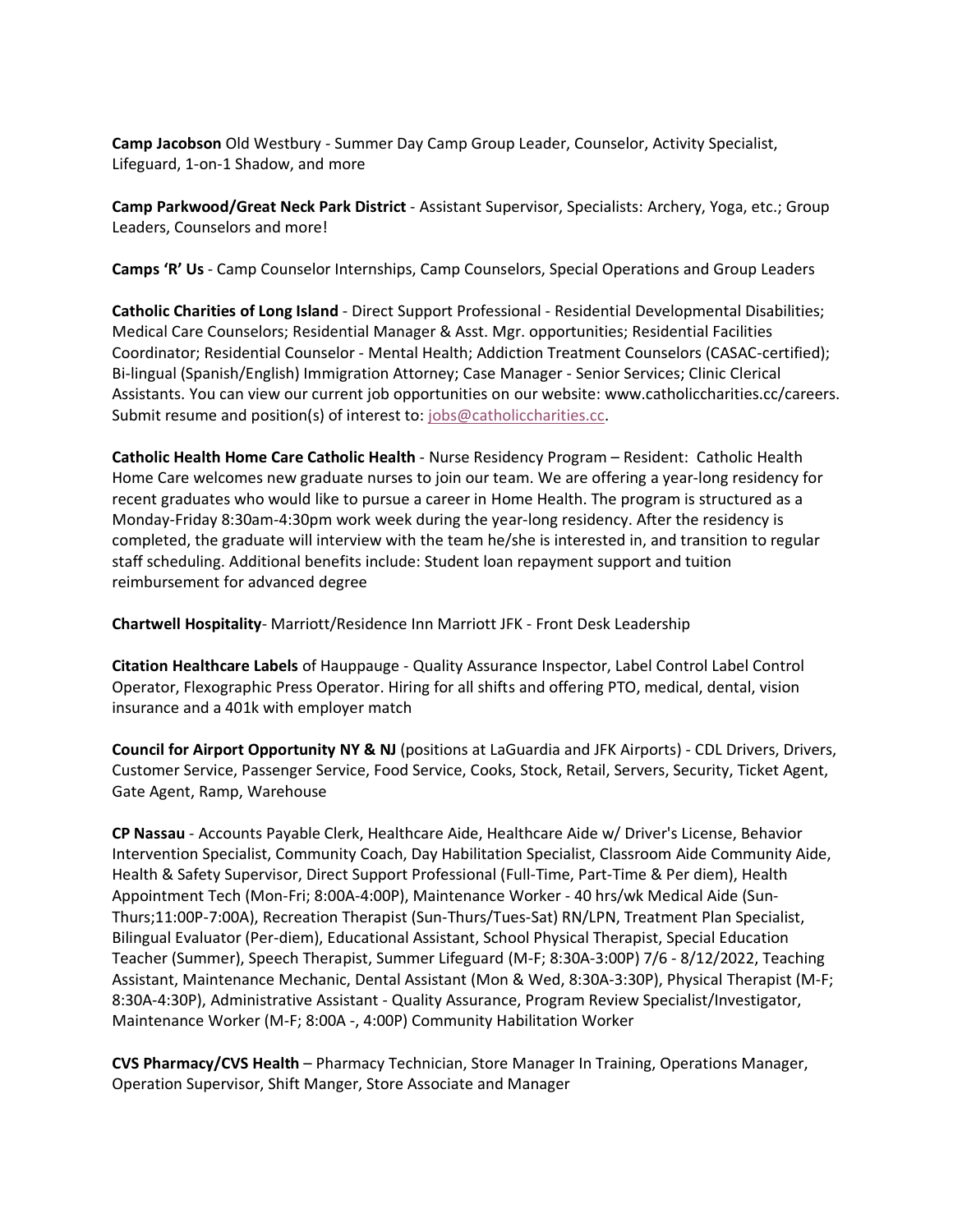**Data Device Corporation –** Interns, CCA Micro Assembly, Software Engineer, Hardware Engineer, Inside Sales Account Manager, Warehouse Shipping and Receiving Clerk, Facilities Technicians, Electrical Technicians, Stockroom Coordinator, Test Engineer, CCA Surface Mount Technician, Supply Chain Analyst

#### **David Lerner Associates** - Investment Counselors

**DaVita Dialysis** - Registered Nurse, Licensed Practical Nurse, Patient Care Technician, Healthcare Operations Manager, Clinical Nurse Manager, Clinical Coordinator, Clinical Educator

**Dorothy P. Flint 4-H Camp** – Activity Leaders, Arts/Crafts, Music, Environmental Science, Nature, Animal Science, Horticulture, Sports, High Ropes/Rock Climbing, Outdoor Adventure, Hiking, Dance, Zumba, Performing Arts, Fishing, Farm, STEM etc. Aquatics Director (Waterfront), Cooks / Kitchen Staff, Counselors (Must be 17 years or older), Counselor in Training/Leadership Instructor, Day Camp Counselors, Farm Assistant, Lifeguards (Waterfront- Willing to train) and Maintenance Assistants Overnight Safety Officer, Nurse

# **Dynamic Physical Therapy & Rehab Services** - Physical Therapist Assistant

**Eden II Programs & the Genesis School for Autistic Children** – School Teachers Assistants & Vocational Specialist, Outreach Behavior Clinic, Behavior Specialists, Adult Day Habilitation, Group Instructor, Direct Support and Qualified Intellectual Disabilities Professionals

**EPIC LI** –Direct Support Professionals, COMMUNITY HABILITATION

**Escalon Medical Corporation**- Software Engineer, Production Technician and Service Technician (Company specializes in medical devices for use in ophthalmology)

**Family of Kidz** - ABA Therapist, Behavior Technician, Classroom Observer, Administrative Specialist, Teacher's Aide, Paraprofessional, Translator, Associate BCBA Staff Trainer, Service Coordinator, Billing Specialist, Speech Therapist, Social Worker, Psychologist, Occupational Therapist, Physical Therapist, Parent Trainer, Special Educator, Teacher of Hearing Impaired

**Family Residences and Essential Enterprises** – Direct Support Professionals, Community Support Specialist, Senior Supervisors, Assistant Mangers, Nurses, LPN's, Behavior Support Specialists, Day Habilitation Specialist. Full-time and Part-time available, Paid training, Health Benefits and 401K, Extra Incentive for working on weekends, Referral Bonus

**Fastenal Industrial Supplies**- Supply Chain Associate, Sales Associate

**FlexStaff of Northwell Health** - Practice Office Associate (Secretary), Medical Office Assistant (MOA), Administrative Support Associate, Phlebotomist, and Certified Nursing Assistant (CNA)

**Frito Lay / Pepsico** – Merchandisers, Sales Route Representatives and other openings

**Full Care Nursing Service -** Positions include: RN, LPN, PCA and HHA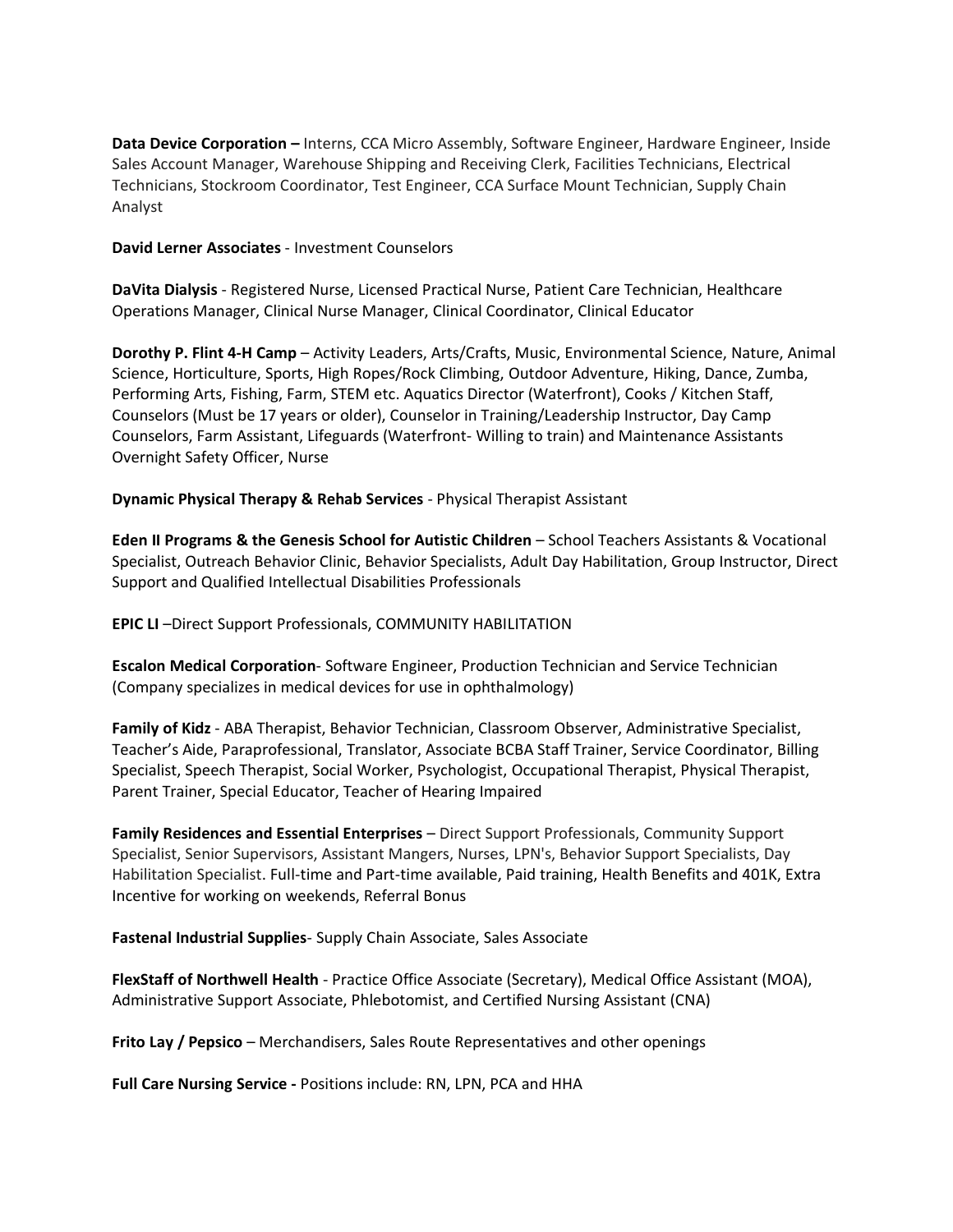**Genesis Events** - Entertainment and Production – Roadies, internships and other positions

**Global Security** - Recruiter, Sr. Specialized Security Officer, Aviation Security Officer, Terminal Security Officer, Operations Manager, Accounting Clerk, Operations Assistant, Special Operations Coordinator, Business Development Coordinator, Venue Security- LI Ducks

**Go Cap Advance** – Sales Representatives

**Harbor Child Care** – Assistant Teachers, Assistant Care Director, Bus Drivers and more

**Health Plus Management** – Scheduling Coordinator, Medical Records, Front Desk Coordinator, Physical Therapy Aide, Medical Customer Service Representative

**Jovia Financial Credit Union** - Teller, Member Service Representative, Call Center Representative, Interns

**Kulanu Academy /Kulanu Center for Special Services**- Special Education Teacher, General Education Teacher, Job Coach, Occupational Therapist

**LDI Connect Technology** - Account Executive, Data Analyst, Client Support Specialist

**Life's Worc** – Part-time and Full-Time positions supporting individuals with autism and developmental disabilities. Positions includes Day Hab direct support professionals, residential supervisors, community habilitation, RN's, job coach and others. Life's WORC, one of the Top Employers in New York State, has spent 50 years working tirelessly to make every day meaningful for people with intellectual disabilities and for our dedicated employees who make everything possible! We offer competitive starting salaries and benefits packages worth up to \$28,000, along with a comprehensive paid professional development program available to all Life's WORC employees. Benefits include: Affordable Health Insurance, 100% Company Paid Dental Insurance, Generous Paid Time Off, Pension Plan/403b with Company Match, Tuition and Textbook Reimbursement, Opportunities for Advancement, Student Loan Repayment and Staff Recognition Awards and Bonuses

**Loft** -- Sales Associate, Sales Lead, Field Visual Merchandising Intern, Feld Operations Intern, Field Customer Service Management Intern

**Long Beach Police Dept.** – Traffic Unit, Summer Special Officer

**Long Island Board of REALTORS** - REALTOR® Service Center Representative – West Babylon and REALTOR® Service Center Representative – Woodbury (and Providing Information about Mentoring Program)

**Luther Appliance & Furniture Sales Acquisitions, LLC** - Sales Assistant, Sales Rep, Social Media Intern, Customer Service

**Memorial Sloan Kettering Cancer Center** – Clinical Research Coordinators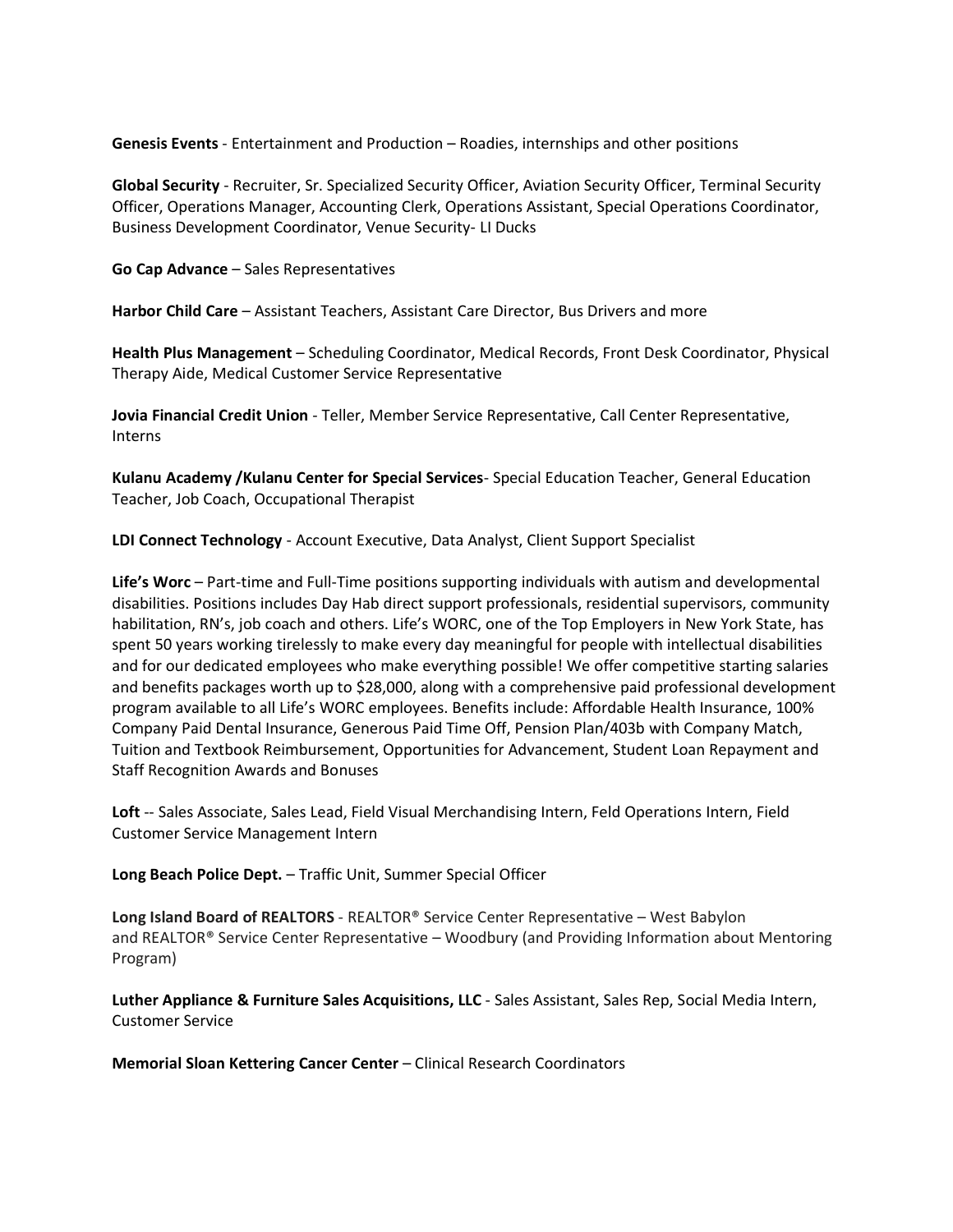**MTA - Long Island Rail Road** - Accounting Analyst/Sr Accounting Analyst, Assistant Engineering System Operator, Chemical Engineer, High Tech Plant Engineer, Car Appearance Maintainer, Station Appearance Maintainer, Machinist, Project Management Trainee, Assistant Engineer Substations, Assistant Signalman - Communications, Assistant Signalman - Signal, Apprentice Lineman, Electric Traction Helper, Electrolysis Tester, Substation Electrician, Block Operator

**Melville Marriott**- Maintenance Tech, Restaurant Server, Banquet Server, Bartender, Sous Chef, Front Desk Supervisor, Night Auditor, Line Cook, Room Attendant, Bellman

**Miller & Milone PC** Law Firm Garden City - Clerk, Collector, Elder Law Legal Assistant (part-time), Insurance Information Coordinator, Medicaid Field Coordinator, Medical Appeal Writer, Senior Business Analyst, Software Developer

**Mount Sinai South Nassau Communities Hospital** – Nursing Students & graduates, Surgical Tech Students & graduates

**Nassau BOCES** – Substitute Teacher/Teacher Aide, Teachers, Teacher Aides, Typist Clerk (Provisional), Registered Professional Nurse, Licensed Professional Nurse, Laborer/Cleaner, Program Specialists, Principal, Assistant Principal

**Nassau Community College –CSTEP Program**, Tutors and Supplemental Instructors Must be full time students or have a minimum of an Associate Degree, positions are part-time and nonprofessional.

**Nassau Community College – The Children's Greenhouse –** various childcare positions – Sept. openings

**Nassau Community College Workforce Development/Lifelong Learning** –Grant funded programs and other training opportunities including courses/certificate programs

**Nassau County Civil Service Commission** - Various County exams are being offered for various positions

**Nassau County Department of Labor** - Disperse workforce information to residents

**Nassau County Police Department** – Police Officers

#### **Nassau University Medical Center/NU Health Hospital and Extended Care Facility**

-Registered Nurse, Respiratory Therapist, Medical Technologist, Laboratory Technician Licensed Practical Nurse, Certified Nursing Assistant, Patient Care Assistant and Food Service Worker New York State Department of Civil Service – Actuary, Associate Psychologist, Auditor 1 (Abandoned Property), Auditor Trainee 1 (Abandoned Property), Auditor 1 (Municipal), Auditor Trainee 1 (Municipal) , Auditor Trainee 1 (Tax), Auditor 1 (Tax), Child Protective Services, Specialist Engineering Positions and Information Technology Specialist

**NEW YORK ARMY NATIONAL GUARD** – Cyber positions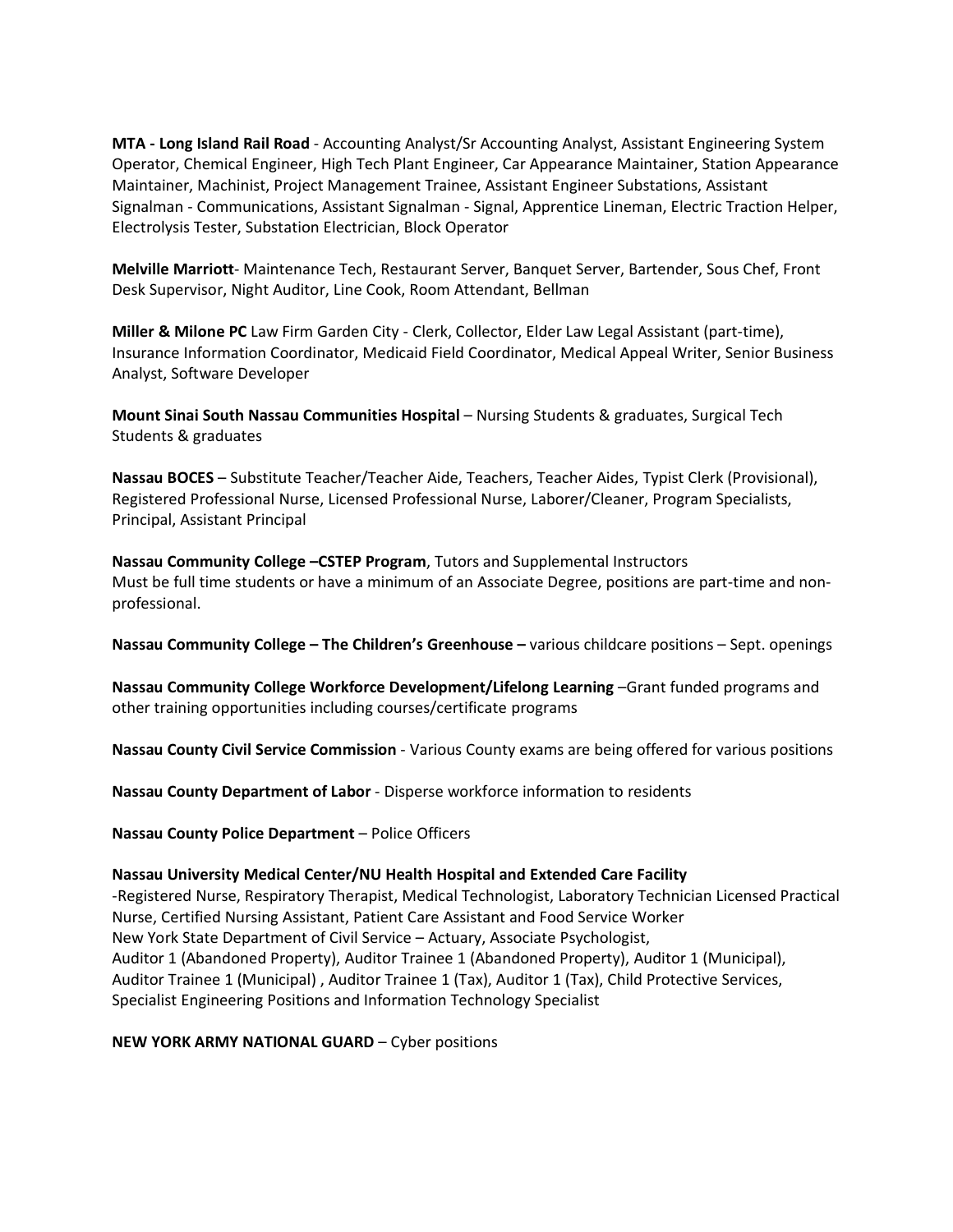**New York State Department of Civil Service** – Actuary, Associate Psychologist, Auditor 1 (Abandoned Property), Auditor Trainee 1 (Abandoned Property), Auditor 1 (Municipal), Auditor Trainee 1 (Municipal), Auditor Trainee 1 (Tax), Auditor 1 (Tax), Child Protective Services, Specialist Engineering Positions and Information Technology Specialist

**New York State Department of Corrections and Community Supervision** – Correction Officer, Parole Officer, Medical Professionals, Civilian Opportunities

**New York State Parks** – Babylon - EMT, Toll Collector, Park Maintenance Worker, Porter, Matron, Games Cashier - Special information: NYS Parks offers tuition benefits in the form of vouchers and reimbursements for qualified courses

**New York State Parks** – Sunken Meadow - Maintenance Worker, Bath House Worker, Golf Course Maintenance, Toll Booth Collector, Office Workers -Special information: NYS Parks offers tuition benefits in the form of vouchers and reimbursements for qualified courses

# **New York State Police** - Troopers

**New York State Public Health Corp. Fellowship Program** – Candidates for the full-time, paid NYSPHC Fellowship Program include recent graduates and students advanced in their studies in public health programs, nursing schools and medical schools, retired medical professionals, and community members. To build public health capacity, and a shared language for health improvement, all NYSPHC fellows will be concurrently enrolled in Cornell University's Public Health Essentials Certificate Program, an online training designed to teach and review fundamental public health principles. Individuals with training in public health, medicine, dentistry, nursing, pharmacology/pharmacy, allied health, social services, communications and information technology, logistics planning, education, and emergency health programs are encouraged to apply

**North Bellmore Union Free School District** - Part-time Paraprofessionals, Per Diem Substitutes, Parttime Lunch Recess Monitors

**Northwell Health – FlexStaff -** Practice Office Associate (Secretary), Medical Office Assistant (MOA), Administrative Support Associate, Phlebotomist, and Certified Nursing Assistant (CNA)

**Northwell Health** – Workforce Readiness – Human Resources – Positions include Mammography Technologist, Ultrasound Technologist, Radiology Technologist, MRI Technologist w/Contrast IV and CT Technologist

**Options for Community Living Inc.** - Direct Support Professional, Care Coordinator, Case Manager

**Queens Center for Progress** - Direct Support Professionals, Day Habilitation Specialist

**Race Awesome INC.** - Event Staffing, Social Media Marketer

**Randstad USA Employment Agency** - Data Entry, Team Lead, Production Clerks. Machine Operators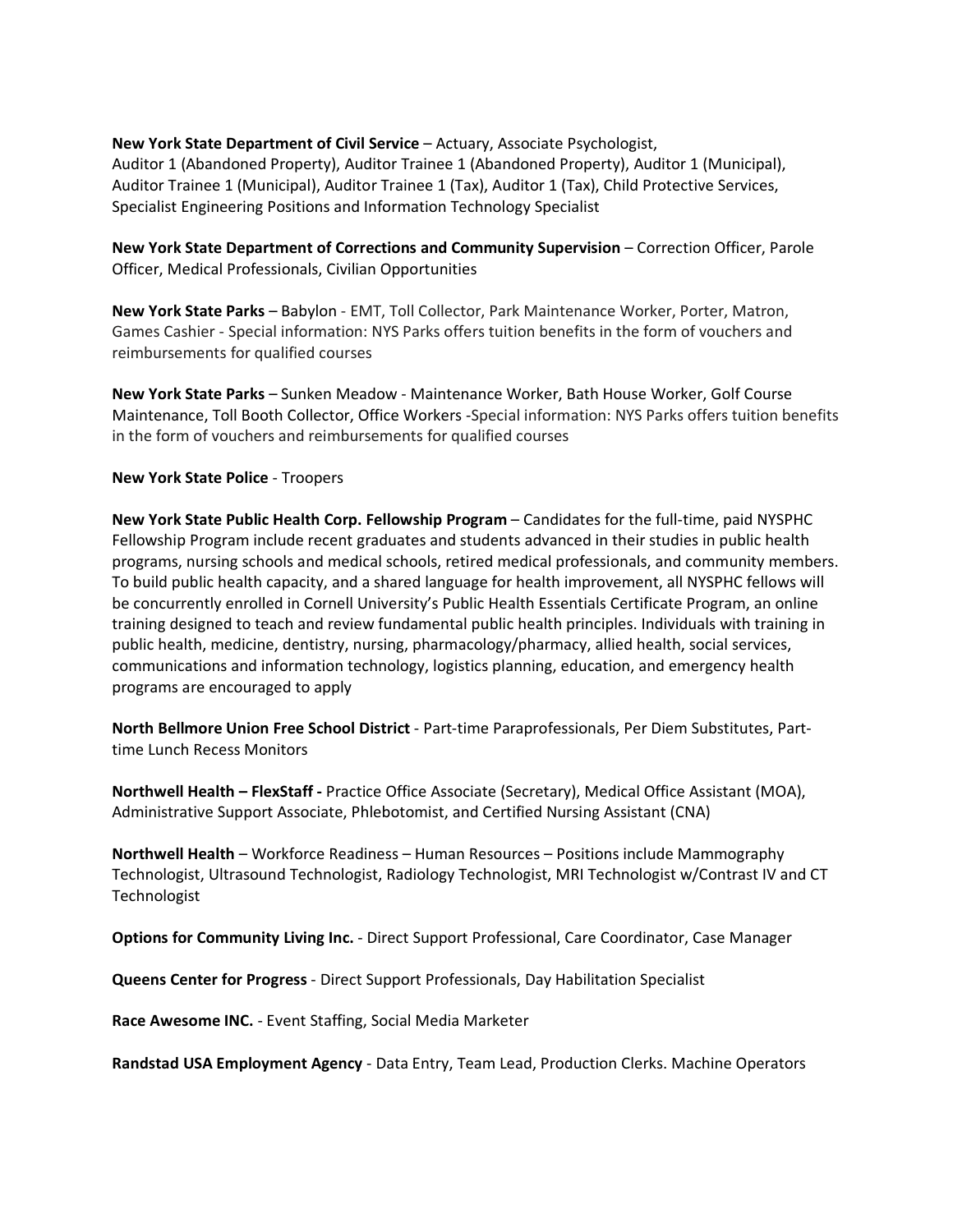**Reliance Home Senior Services** – Home Health Aides/ Personal Care Assistants

**Riverhead Building Supply Corp.**- Internships, Sales, Summer jobs, Warehouse and Drivers, Corporate and Customer Service

**Rolling River Day Camp East Rockaway** - Group Assistant Counselor, Program Counselors, Lifeguards, Event and Party Staff (You are able to apply in advance to receive an interview that dayhttps://rollingriver.campintouch.com/ui/forms/application/staff/App?domain=rollingriver)

**Russo's on the Bay** - Servers, Dining room runners, Terrace runners, Prep cooks, Bartenders Vallet, Bathroom attendant, Receptionist and Dishwasher

**SCO Family of Services** - Special Education Teacher, Teacher Assistant, Child Care Workers, Registered Nurse, LPN, Case Worker, PT Parent & Child Social Worker, Behavioral Intervention Specialist. Valid driver's license required.

**SCOPE Education Services** - Site Director, Assistant Director, Group Leaders, Substitutes

### **Scribe America** - Medical Scribe

● The minimum availability required for our medical scribe position is 2 shifts per week; shifts range from 8 to 12 hours long\* ● It is the Company's hope that this will be a long-term position.\* This is not intended to be a seasonal position. ● Must have a passion for medicine and a desire to grow ● Must be adaptable and be willing to take constructive criticism ● Ability to work in a stressful and fast-paced environment ● Ability to operate a computer and/or laptop through proficient typing, clicking, and viewing a monitor for extended periods ● Ability to type at least 40 words per minute preferred ● Ability to move about and follow a healthcare provider for extended periods of time ● Ability to read, write, comprehend through listening, and speak fluent English ● Must have a computer or access to a computer for virtual/online training

**Sonomed Inc.** – Service Technician, Service and Innovations Engineer

**State Farm Insurance/Chris Alfaro Agency** - Agent Team Member Intern, Account Manager, Customer Service Representative, Insurance and Financial Services sales member

**Stew Leonard's** – Part-time & Full-time positions available and Management Training program for College Graduates

**St. Mary's Healthcare System for Children** - LPN, RN, Respiratory Therapist, Coordinators

**Stony Brook Eastern Long Island Hospital** - Registered Nurse, Clinical Lab Technologist, Business Office Unit, Secretary, Nurse Aide, Dietary, Entry-Level

**The Crescent Beach Club** - Banquet Server, Banquet Bartenders, SET UP crew